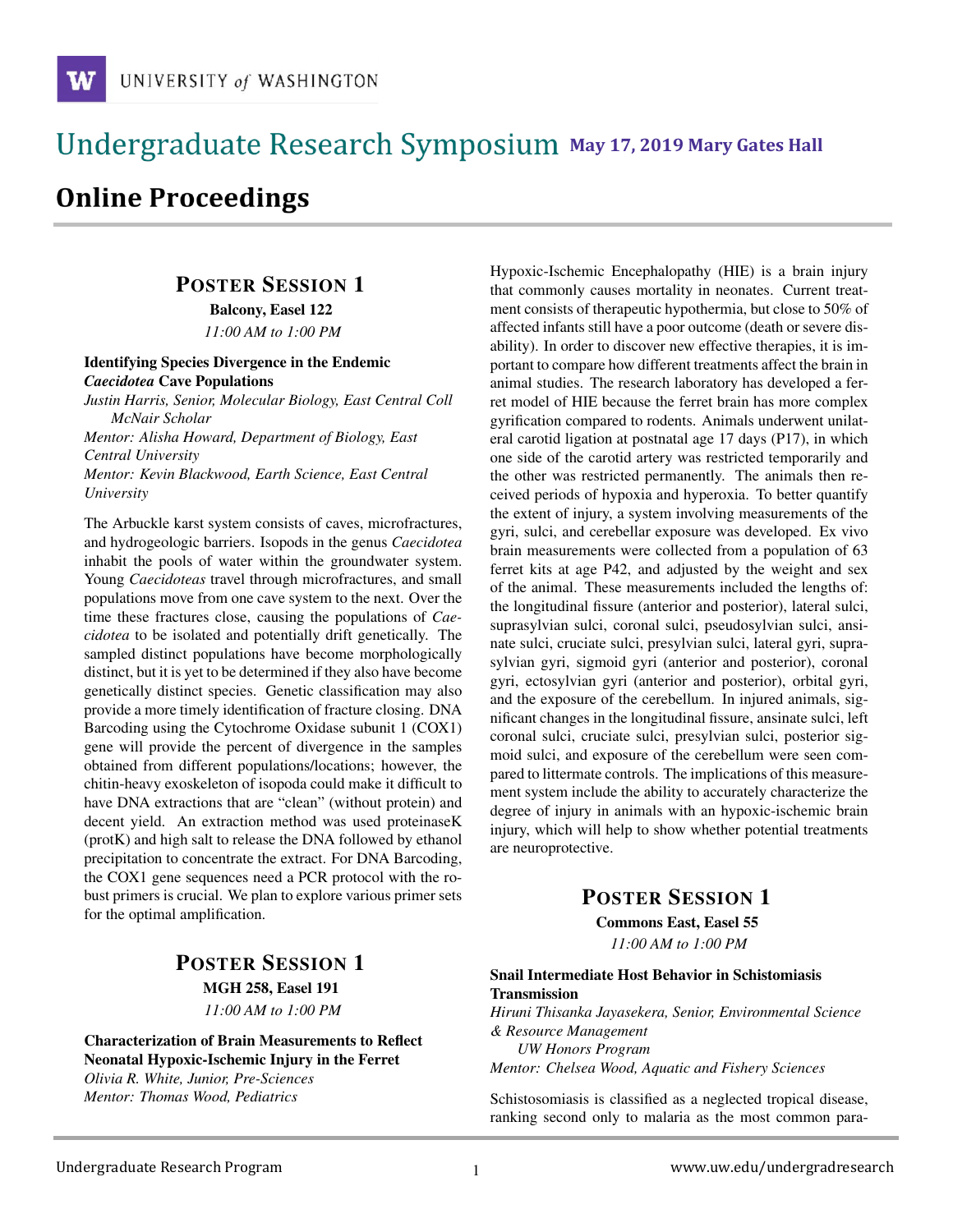sitic disease in the world. The two species of interest for this project are *Schistosoma haematobium* and *Schistosoma mansoni*, both of which can infect humans who come into contact with infested waters. The disease can manifest in urogenital (*S. haematobium*) or intestinal (*S. mansoni*) forms, leading to a variety of symptoms, including chronic pain, bladder and liver cancer, and – in extreme cases – death. Despite the extremely infective nature of schistosomiasis' environmental stages and its complex transmission ecology, relatively little has been done to understand the effect of schistosome parasitism on the behaviors on its intermediate snail host. Expanding our understanding of snail behavior is necessary to explain the transmission dynamics of the disease and to reduce rates of human infection. In this research project, I examine snail choice behavior in infected and uninfected snails in a simulated lake habitat, and determine if schistosome infected and uninfected freshwater snails exhibit a difference in aggregation behavior, and where within a simulated pond environment infected and uninfected snails reside. I hypothesize that in a large population, both infected and uninfected snails will aggregate towards infected snails. I also hypothesize that infected snails will tend to linger closer to the surface of the water than uninfected snails and be less likely to quit the water, thus increasing the probability of transmission to a mammalian host. Understanding snail intermediate host behavior in the transmission of schistosomiasis gives us a way to control infection rates from an ecological perspective in addition to the traditional medical perspective.

### POSTER SESSION 1 Commons East, Easel 56 *11:00 AM to 1:00 PM*

#### Parasitism in Nearshore and Offshore Herring in the Puget Sound

*Emily C Oven, Senior, Aquatic & Fishery Sciences Mentor: Chelsea Wood, Aquatic and Fishery Sciences Mentor: Emily Oven*

Forage fish such as Pacific herring, *Clupea pallasii*, are a valuable economic and ecological resource in marine food webs. Forage fish are integral species as they can drive both top-down and bottom-up effects in pelagic marine communities. Understanding population dynamics of herring and other forage fish species is essential to management. Although poorly studied, parasites of forage fish are of particular interest due to their potential effects on population dynamics and ability to predict the presence of anthropogenic contaminants in the environment. The goal of this study is to determine if parasite communities differ in composition and diversity between year-zero herring collected in offshore and nearshore (marina) environments in the Puget Sound. I am performing necropsies on 180 herring collected from 6 Puget Sound sites. I expect to find a greater abundance of parasites that use direct transmission in nearshore herring due to decreased stock mixing, as well as a greater prevalence of certain parasites due to closer proximity to anthropogenic contaminants. Parasites remain understudied in important forage fish like herring; and, this research can be used to understand population dynamics of herring in local marine environments as well as aid in fisheries management.

### POSTER SESSION 1

Commons East, Easel 72 *11:00 AM to 1:00 PM*

### Linking *Clavinema mariae* Abundance to the Diet of English Sole *Parophrys vetulus*

*Abigail Ilene Moosmiller, Senior, Aquatic & Fishery Sciences*

*Mentor: Chelsea Wood, Aquatic and Fishery Sciences Mentor: Evan Fiorenza*

English sole *Parophrys vetulus* is a species of benthic flatfish that is commercially and tribally exploited off the coast of Washington State. The commercial value of English sole can decrease if the fish is infected with parasites, which degrade their appearance and health; in fact, widespread parasitic infection contributed to the closure of the commercial fishery in south Puget Sound in 1948. *Clavinema mariae* is a trophically transmitted nematode parasite that has increased in abundance by eight-fold since 1930 in Puget Sound. Since *C. mariae* is a nematode that infects hosts via ingestion, I used a diet analysis of English sole to: 1) assess the types of prey that sole consume, and 2) correlate the prey type abundance to *C. mariae* abundance. I evaluated the gut contents of contemporary sole collected in 2017 and historical sole collected over the past 80 years and held in the UW Fish Collection. I categorized gut contents to the lowest taxonomic family. Sole are hypothesized to primarily consume invertebrates, and *C. mariae* is transmitted by copepods, thus we expect copepods to represent a larger portion of the diet in more recently collected, more heavily infected sole. Knowing the type and number of organisms that English sole consume will improve our understanding of how sole interact with the Puget Sound food web; specifically, how they are initially infected with *C. mariae*, which would offer insight to their observed increase in abundance in sole over the past 80 years.

> POSTER SESSION 2 MGH 258, Easel 184 *1:00 PM to 2:30 PM*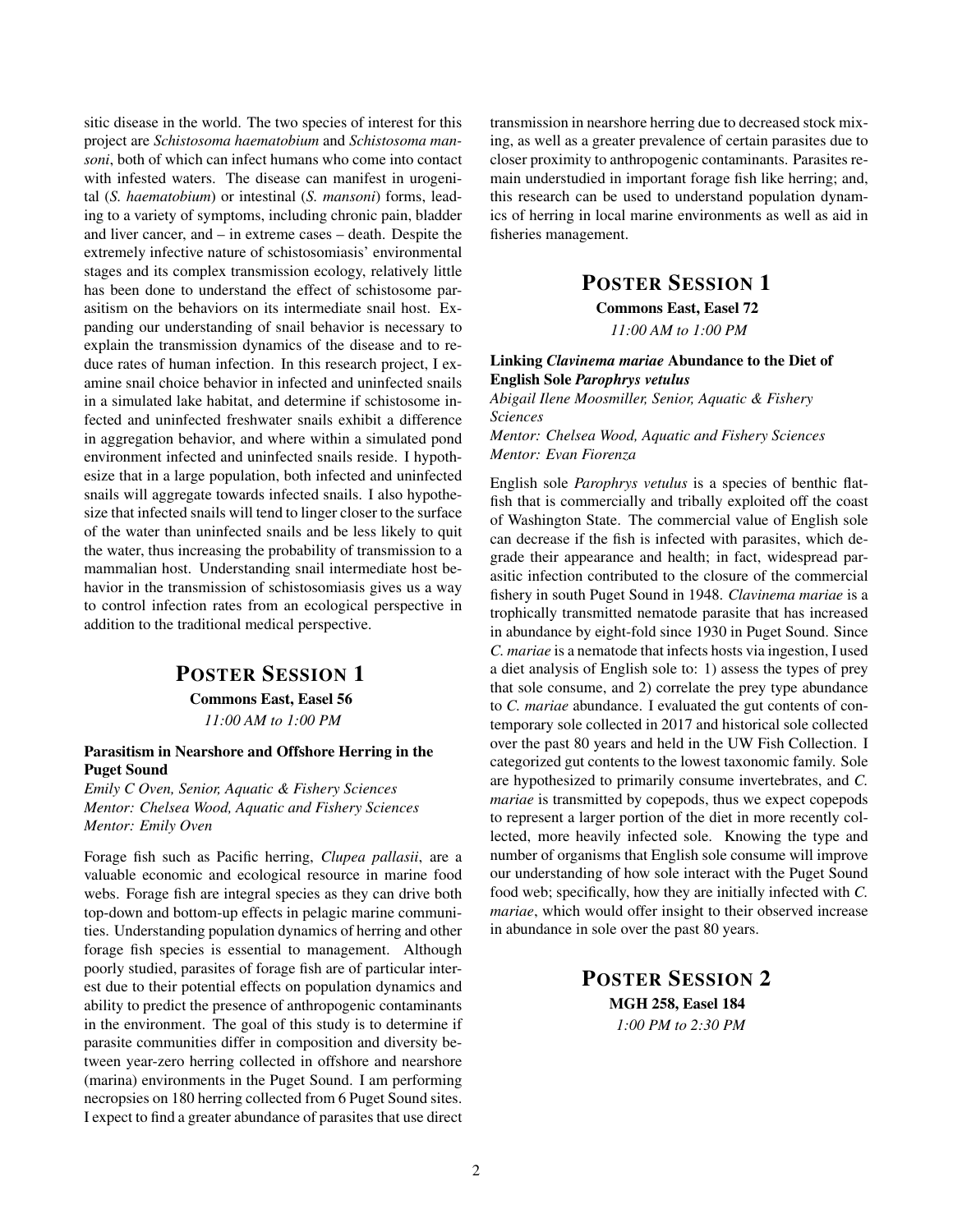### The Effects of Isoflurane Exposure, Length of Surgery, and Rest before Hypoxia on Ferret Mortality and Gross Brain Injury

*Vivienne Etain Riggs Acuna, Senior, Biology (General), Sociology Mentor: Thomas Wood, Pediatrics Mentor: Kylie Corry, Pediatrics Mentor: Daniel Moralejo, Pediatrics*

The most recent National Vital Statistics Report reports that approximately 9.85% of babies in the United States are born preterm, with 72% of those born late-preterm (at 34-36 weeks of gestation). Using neonatal ferrets at age 17 days old, the Juul lab in the Division of Neonatology at the University of Washington Medical Center has developed a preliminary model of brain injury to mimic late-preterm neonatal injuries. In this species-specific adaptation of the Vannucci Model, the left carotid artery is permanently ligated, along with a temporary (4h) occlusion of the right carotid artery. Ferrets are then exposed to periods of hypoxia and hyperoxia. By looking at data and outcomes from our surgeries, I aim to examine the effects of certain surgical parameters on ferret mortality. These parameters include: time the animal is exposed to isoflurane, the length of surgery, and the amount of time the animal is given to recover between surgery and hypoxia. Aside from mortality, I will also analyze the effects of these parameters on respiratory rate after surgery as well as gross brain injury and data from behavioral testing in an attempt to discern the level of injury in living animals and the most common predictors of death in those that died prior to their determined endpoint.

## POSTER SESSION 2

Commons West, Easel 8 *1:00 PM to 2:30 PM*

Analysis of Oral Swabs for Universal Bacterial 16s rDNA to Optimize Diagnostic Application

*Divya Naidoo, Senior, Public Health-Global Health Mentor: Gerard Cangelosi, Environmental and Occupational Health Sciences Mentor: Rachel Wood, Department of Environmental & Occupational Health Sciences Mentor: Alaina Olson, Environmental and Occupational Health*

Oral swab analysis (OSA) is a possible alternative sample type for tuberculosis diagnostics. It has been observed that tongue swabs contain greater amounts of *Mycobacterium tuberculosis* DNA than cheek swabs (p<0.0001) from tuberculosis patients. After determining that oral microbiota follows this same pattern, several factors including time-of-day swabbed and health status were analyzed to understand factors affecting the amount of bacteria on the tongue. This project aims to optimize the oral swab sampling methods in order to facilitate more sensitive diagnostic tests, using universal bacterial 16s rDNA as a proxy for *Mtb* DNA. Previously tested samples from South Africa were further analyzed to investigate amount of oral microbiota by day collected, HIV status, health status, and other demographic factors. To evaluate whether collecting multiple swabs per sample yielded more universal bacterial DNA, tongue swabs were taken from healthy volunteers in Seattle. Each subject provided a 1-swab sample and a 3-swab sample, which was then extracted and analyzed by a previously optimized universal bacterial PCR. Additionally, tongue scrapers are being assessed as an alternative to oral swabs. Swabs collected early in the morning had more bacterial DNA than swabs collected later ( $p < 0.03$ ). 3-swab samples yielded an average of 2-fold greater amounts of bacterial DNA than 1-swab samples. Bacterial biomass correlated with *M. tuberculosis* signal in most comparisons. Bacterial biomass may serve as a useful proxy when developing better oral swab sampling strategies for TB diagnosis.

# SESSION 2Q

# PUBLIC POLICY, INEQUALITY & POLITICAL EXCLUSION: CAUSES, CONSEQUENCES & REMEDIES

*Session Moderator: Rebecca Thorpe, Political Science* JHN 026

*3:30 PM to 5:15 PM*

\* Note: Titles in order of presentation.

### Pursuing Social Justice: How Would a Universal Basic Income or Federal Jobs Guarantee Undermine Women's Oppression?

*Kathryn Mason Karcher, Senior, Political Science Mentor: Scott Lemieux, Political Science Mentor: Chelsea Moore, Political Science*

Welfare policies in the United States perpetuate women's oppression. This is largely because these policies reinforce sexism, racism, and classism that plague American society. When discussing policy options, scholars and political players should not just consider their economic consequences. They should emphasize the social consequences of these policies, such as how effectively they may combat women's oppression. In this study I aim to demonstrate what an emphasis on vulnerable groups' needs may look like and to further the political debate surrounding a federal jobs guarantee (FJG) and a universal basic income (UBI). I use the framework established in Justice and the Politics of Difference by Iris Marion Young and her explanation of the five faces of oppression to evaluate how FJG and UBI may help or harm women. I also analyze recent public opinion polling to deter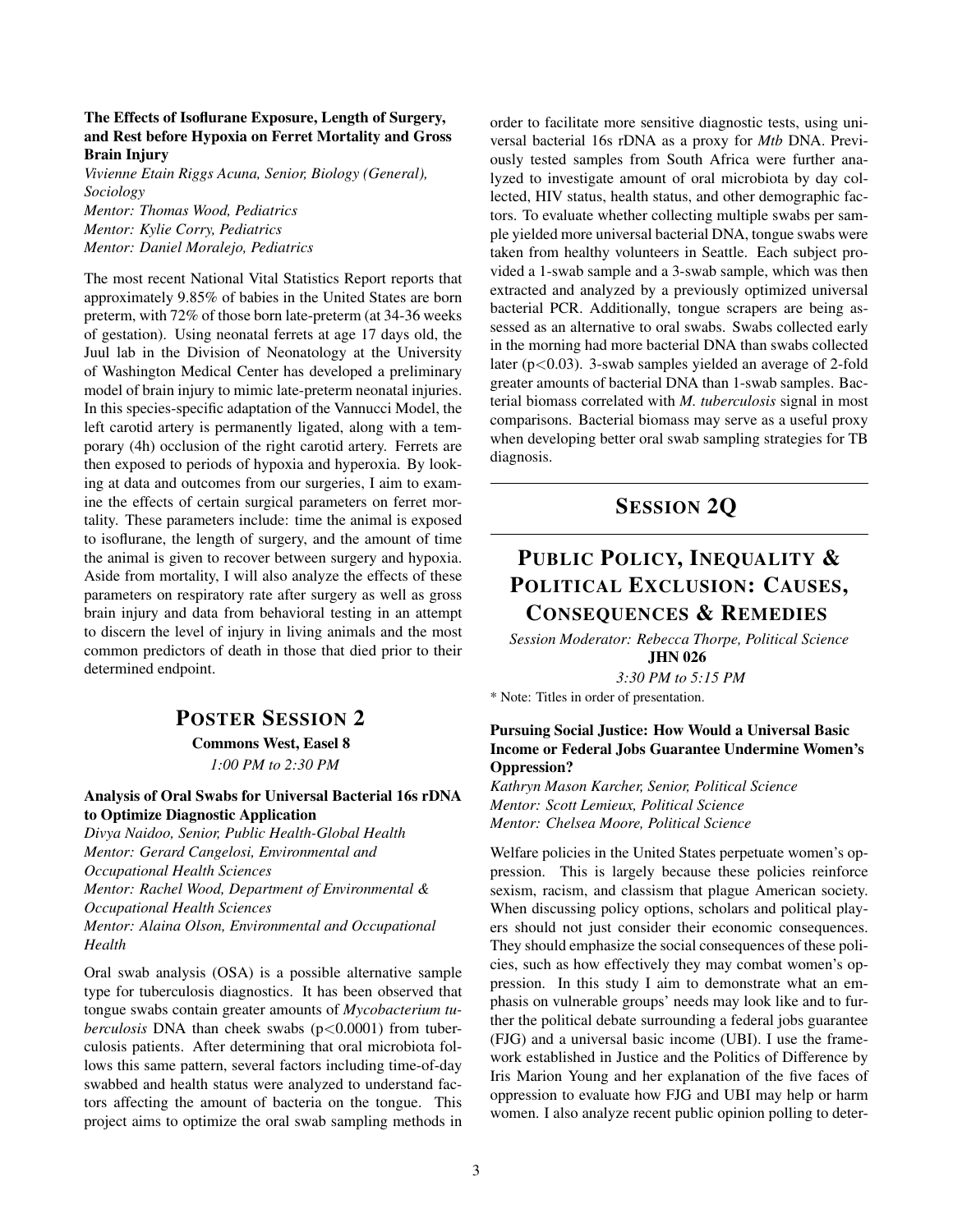mine the likelihood of the U.S. implementing these policies. This paper answers the following questions: Which policy, FJG or UBI, would more effectively undermine women's oppression? Which is more likely to be implemented? Should those concerned with women's oppression favor UBI, FJG, or a combination of the two? My theoretical analysis shows that UBI would more effectively combat women's oppression. However, public opinion polling suggests that FJG is more likely to be implemented. This presents a dilemma for progressive advocates who wish to prioritize vulnerable groups' needs while focusing on realistic goals. The social justice framework that I adopt in this paper resolves this dilemma due to its inability to further the cause of gender equity, FJG should not be implemented unless it accompanies a form of UBI. These conclusions both contribute to ongoing debates over these policies and demonstrate how researchers and advocates going forward can analyze policies within a social justice framework that prioritizes the needs of our most vulnerable populations.

# POSTER SESSION 3

Commons West, Easel 16

*2:30 PM to 4:00 PM*

### The Buffering Effect of Social Support on Internalizing Symptoms in Transgender Youth

*Sophia Robinson, Senior, Psychology Mentor: Kristina Olson, Psychology Mentor: Lily Durwood, Developmental Psychology*

The mental health of transgender children, children who have socially transitioned to live as the gender "opposite" their assigned sex at birth, have not been researched extensively, although the occurrence of childhood social transitions have increased in recent history. Instances of bullying and discrimination are reported in the LGBTQ community in high rates, which has been known to lead to higher rates of internalized symptoms. Previous studies have looked at the stress buffering hypothesis, which postulates that social support protects against the negative effects of victimization experiences, but the results from those studies are mixed. In the present study, we examine whether social support moderates the association between bullying and discrimination with internalizing symptoms in transgender youth. To test our hypothesis, we had the parents of 265 socially transitioned children, from ages 3-15 (mean age 9.41), answer questions regarding a child's support structure (family, peer, school) and whether their child has been bullied and/or discriminated against specifically because of their gender. Our results show that the relationship between victimization experiences and internalizing symptoms was moderated by peer support, but not by family support or school support. We found that when participants had less peer support, being victimized more was associated with more internalizing symptoms, while higher levels of peer support do not yield significant results between the two variables, indicating that peer support may act as a buffer between victimization experiences and internalizing symptoms in transgender youth.

### POSTER SESSION 3

MGH 206, Easel 172

*2:30 PM to 4:00 PM*

#### C-di-AMP Regulation and Toxicity in *Listeria monocytogenes*

*Kimberly (Kim) Gutierrez, Non-Matriculated, Microbiology, University of Washington*

*Louis Stokes Alliance for Minority Participation, UW Post-Baccalaureate Research Education Program Mentor: Joshua Woodward, Microbiology*

Secondary nucleotide messengers are used by all domains of life to sense and respond to the changes in their environment. In bacteria these secondary nucleotide messengers play a role in regulating several signaling pathways such as cell wall homeostasis, motility, and the expression of virulence genes. The nucleotide cyclic di- 3, 5' adenosine monophosphate (c-di-AMP) was recently added to the list of secondary nucleotides. C-di-AMP is found in many bacteria such as *S. aureus, S. pneumoniae, B. subtilis, and L. monocytogenes* (Lm). C-di-AMP has been best characterized in Lm, a wellstudied intracellular pathogen. Lm has adapted to survive and replicate in the host cell cytosol by evading host cell defenses through use of key virulence factors. In Lm, synthesis of c-di-AMP is catalyzed by the diadenylate cyclase dacA and degradation is coordinated by the phosphodiesterases, pdeA and pgpH. Studies using Lm mutants that lack both pdeA and pgpH contain abnormal c-di-AMP levels that cause growth and virulence defects of about four logs compared to wild type Lm. This highlights the importance of c-di-AMP regulation for bacterial virulence and growth, but we still know very little about c-di-AMP regulation and toxicity. Our goal is to further understand the toxicity of high levels of c-di-AMP during bacterial infection. We aim to create a transposon library in the double phosphodiesterase KO ( $\Delta\Delta$  Pde) background to identify suppressor mutations. Previous approaches to analyzing suppressor mutations in the ∆∆ Pde strain has not been thorough or cannot be utilized *in vivo*. Therefore, we have created an amenable phosphodiesterase mutant that knocks out the phosphodiesterases in Lm (pdeA and pgpH) to grow *in vivo* successfully to investigate c-di-AMP regulation. Understanding the regulation of c-di-AMP could result in targets for novel treatments against Lm and allow for ways to investigate regulation methods of c-di-AMP in other organisms.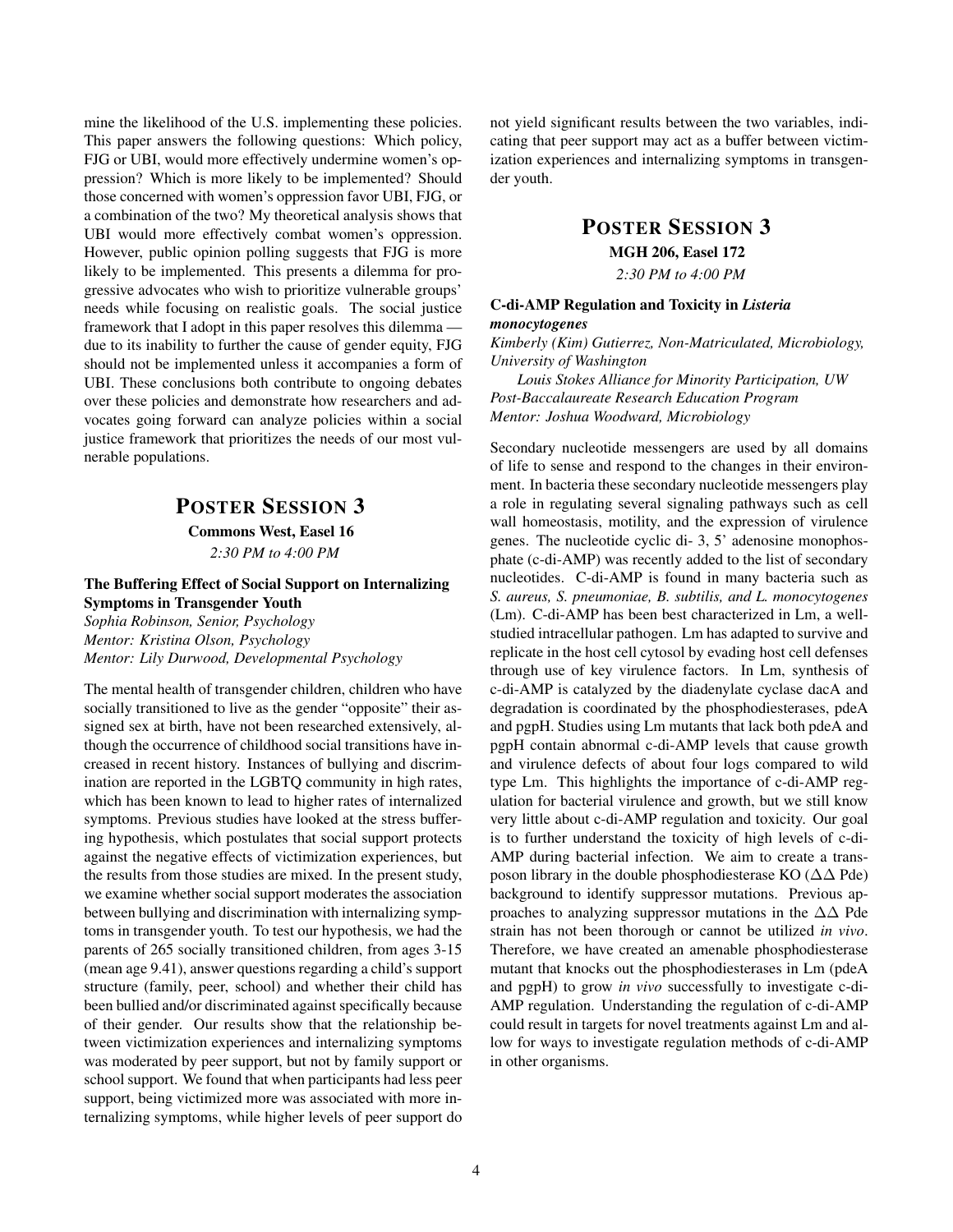### POSTER SESSION 3 MGH 241, Easel 144 *2:30 PM to 4:00 PM*

#### Dual HIV Prevention and Contraceptive Intrauterine Device

*Hienschi V. Nguyen, Junior, Bioengineering Mentor: Kim A. Woodrow, Bioengineering Mentor: Jamie Hernandez, Bioengineering*

For women to have protection from unintended pregnancy and human immunodeficiency (HIV), current lead prevention options use oral antiretroviral drugs (ARV) for pre-exposure prophylaxis (oral PrEP) along with a form of contraception. Failure to adhere to these drug therapies will increase the risk of contracting HIV or pregnancy. We have proposed to integrate drug-eluting materials onto a copper-intrauterine device (IUD) that could provide both HIV prevention and contraception. We will evaluate two methods to formulate a matrix release drug delivery system. Injection molding is a method to inject material into a mold that can be used for constructing drug-eluting medical devices with low drug degradation. For our purpose, we injected a polymer and drug combination into a mold to construct a solid slab. Whereas, electrospinning is a method that uses electric force to formulate stable and high surface-to-volume ratio nanofibers with high drug encapsulation and porosity compared to the molded slab. Both delivery systems will be used to administer ARV drugs to the female genital tract for a year. We optimized the molded slab and electrospun nanofibers technique for maximum polymer-loading, and used 3-D printing and nanofiber wrapping technique as a process for slab integration and fiber integration onto the IUD respectively. The polymer and drug combinations for both electrospun nanofibers and molded slabs were chosen to have the maximum drug-loading and stable mechanical properties. Drug release was measured in vitro to predict daily release rates out to three years. The ideal matrix release drug delivery system method for the dual HIV prevention and conception IUD is determined based on the mechanical properties and drug release rate of the polymer and system combination. We also investigated the drug delivery systems for cytotoxicity to verify dosage safety.

## POSTER SESSION 4 Commons West, Easel 20 *4:00 PM to 6:00 PM*

### A Qualitative Study on the Implementation Practices and Policies for the Delivery of Mental Health Treatment in Low- and Middle- Income Countries

*Gabrielle Tejada Jamora, Junior, Psychology Mentor: Shannon Dorsey, Psychology Mentor: Grace Woodard, Department of Psychology, RISE Mental Health*

In a majority of low- and middle-income countries (LMICs), resources for mental health care are extremely limited. For children and adolescents especially, there is little to no mental health care available. In a recent large randomized controlled trial, an evidence-based treatment (EBT) was delivered in two LMICs, Kenya and Tanzania, using trained lay counselors in a task-shifting/sharing model. Over a 12-week span consisting of weekly group meetings, this EBT, traumafocused cognitive behavioral therapy (TF-CBT), was delivered to orphaned children who had posttraumatic stress (PTS) and/or grief symptoms, along with their guardians. The effects sizes were large for child PTS/grief, but little is known about how to scale up and implement TF-CBT to benefit more children. The current study uses data from a large TF-CBT trial implemented in 10 schools and 10 communities in Kenya by existing staff who served as lay counselors (teachers in schools and community health volunteers [CHVs] in communities). After the delivery of the treatment, qualitative interviews were conducted with the lay counselors from 6 of 10 sites in each to better identify efficient implementation practices and policies (IPPs) that supported TF-CBT delivery. The goal of studying the IPPs is to identify those that support the effective adoption and fidelity of TF-CBT. This study pinpoints which IPPs are most critical for the different settings, sectors, and populations that this study encompasses. We analyzed the IPP resource provision to be able to compare the difference in resource allocation in urban versus rural settings in regards to transportation, materials, etc. This study allows us to gain a better understanding of the necessary implementation strategies to better tailor to the needs of communities to support evidence-based mental health care in specific sectors and settings in LMICs.

# POSTER SESSION 4

Commons West, Easel 4

*4:00 PM to 6:00 PM*

#### Optimizing Oral Swab Analysis for Tuberculosis **Diagnosis**

*Rita Noor Olson, Senior, Microbiology Mentor: Rachel Wood, Department of Environmental & Occupational Health Sciences Mentor: Gerard Cangelosi, Environmental and Occupational Health Sciences*

Tuberculosis (TB) remains a major international health concern and one of the top 10 causes of death worldwide, ac